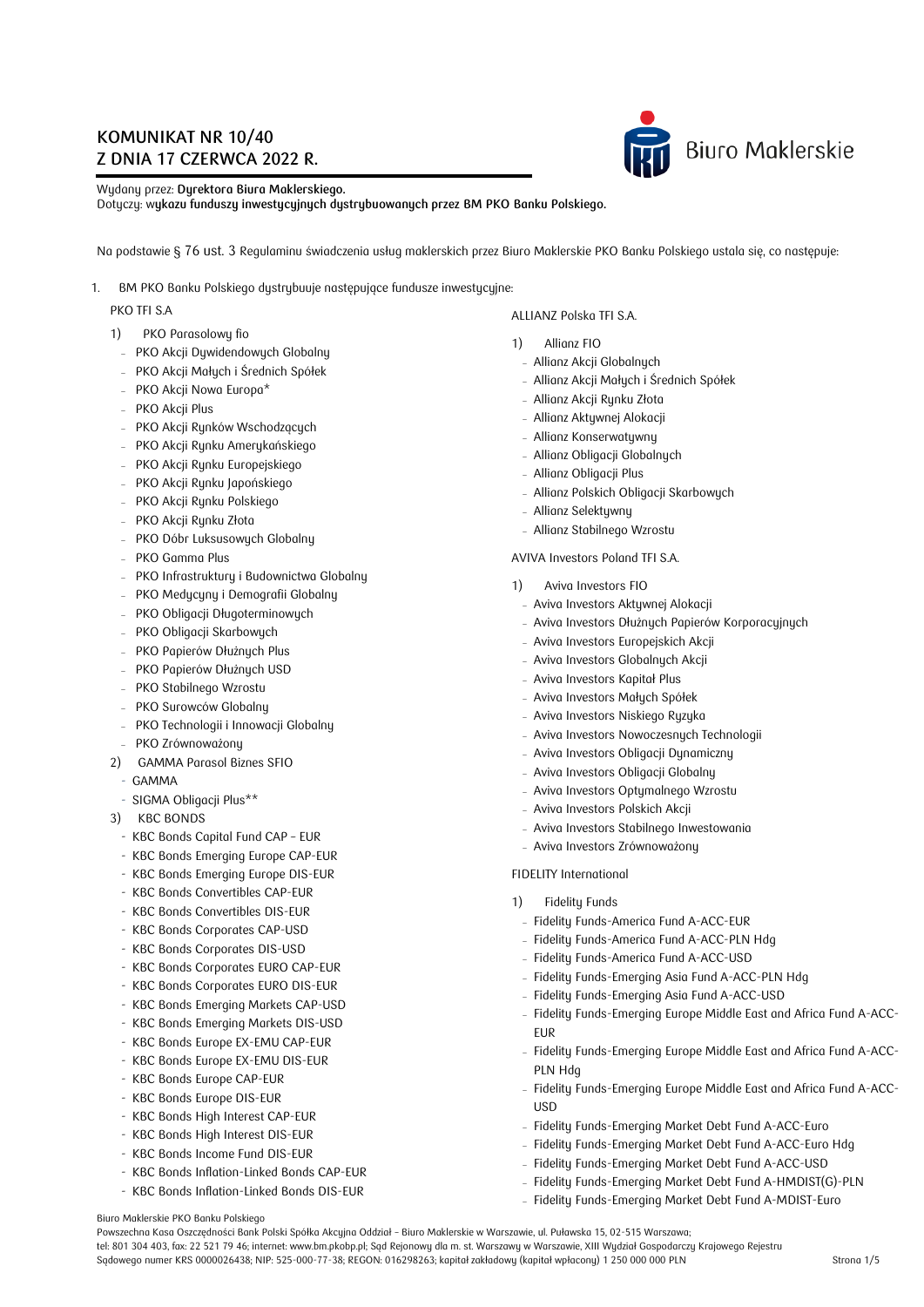- Fidelity Funds-Emerging Market Debt Fund A-MINC(G)-USD
- Fidelity Funds-Emerging Markets Fund A-ACC-Euro
- Fidelity Funds-Emerging Markets Fund A-ACC-USD
- Fidelity Funds-Euro Bond Fund A-ACC-Euro
- Fidelity Funds-Euro STOXX 50<sup>®</sup> Fund A-ACC-Euro
- Fidelity Funds-European Dynamic Growth Fund A-ACC-EUR
- Fidelity Funds-European Dynamic Growth Fund A-ACC-PLN Hdg
- Fidelity Funds-European High Yield Fund A-ACC-EUR
- Fidelity Funds-European High Yield Fund A-ACC-PLN Hdg
- Fidelity Funds-European High Yield Fund A-ACC-USD Hdg
- Fidelity Funds-European High Yield Fund A-MINC-EUR
- Fidelity Funds-European High Yield Fund A-MINC (G)-USD Hdg
- Fidelity Funds-Germany Fund A-ACC-Euro
- Fidelity Funds-Global Bond Fund A-Acc-EUR Hdg
- Fidelity Funds-Global Bond Fund A-Acc-USD
- Fidelity Funds-Global Corporate Bond Fund A-ACC-EUR
- Fidelity Funds-Global Corporate Bond Fund A-ACC-EUR Hdg
- Fidelity Funds-Global Demographics A- ACC-USD
- Fidelity Funds-Global Dividend Fund A-ACC-Euro Hdg
- Fidelity Funds-Global Dividend Fund A-ACC-USD
- Fidelity Funds-Global Dividend Fund A-HMDIST(G)-PLN Hdg
- Fidelity Funds-Global Dividend Fund A-MINC(G)-Euro
- Fidelity Funds-Global Dividend Fund A-MINC(G)-USD
- Fidelity Funds-Global Dividend Fund A-MINC(G)-USD Hdg
- Fidelity Funds-Global Health Care Fund A-ACC-EUR
- Fidelity Funds-Global High Yield Fund A-ACC-USD
- Fidelity Funds-Global Multi Asset Income Fund A-ACC-Euro Hdg
- Fidelity Funds-Global Multi Asset Income Fund A-ACC-PLN (PLN/USD Hdg)
- Fidelity Funds-Global Multi Asset Income Fund A-ACC-USD
- Fidelity Funds-Global Multi Asset Income Fund A-HMDIST(G)-PLN (PLN/USD Hdg)
- Fidelity Funds-Global Multi Asset Income Fund A-MDIST-Euro
- Fidelity Funds-Global Multi Asset Income Fund A-MINC(G)-USD
- Fidelity Funds-Global Multi Asset Income Fund A–QINCOME(G)-Euro Hdg
- Fidelity Funds-Sustainable Europe Equity Fund A-ACC-Euro
- Fidelity Funds-Sustainable Eurozone Equity Fund A-ACC-EUR
- Fidelity Funds-Sustainable Strategic Bond Fund A-ACC-EUR Hdg
- Fidelity Funds-Sustainable Strategic Bond Fund A-ACC-PLN Hdg
- Fidelity Funds-Sustainable Strategic Bond Fund A-ACC-USD
- Fidelity Funds-Japan Advantage Fund A-ACC-EUR
- Fidelity Funds-Pacific Fund A-ACC-EUR
- Fidelity Funds-Us Dollar Bond Fund A-ACC -PLN Hdg
- Fidelity Funds-Us Dollar Bond Fund A-ACC -USD
- Fidelity Funds-Us Dollar Bond Fund A-MDIST –USD
- Fidelity Funds-Us High Yield Fund-A-ACC-Euro
- Fidelity Funds-Us High Yield Fund-A-ACC-USD
- Fidelity Funds-Us High Yield Fund-A-MINC-USD

FRANKLIN TEMPLETON Investment Funds (Towarzystwo)

1) Franklin Templeton Investment Funds

Biuro Maklerskie PKO Banku Polskiego

- Franklin European Total Return Fund Class A (ACC) EUR
- Franklin European Total Return Fund Class N (ACC) EUR
- Franklin European Total Return Fund Class N (ACC) PLN H1
- Franklin Global Fundamental Strategies Fund Class A (ACC) USD
- Franklin Global Fundamental Strategies Fund Class A (ACC) EUR
- Franklin Global Fundamental Strategies Fund Class A (ACC) EUR-H1
- Franklin Global Fundamental Strategies Fund Class N (ACC) EUR

Powszechna Kasa Oszczędności Bank Polski Spółka Akcyjna Oddział – Biuro Maklerskie w Warszawie, ul. Puławska 15, 02-515 Warszawa;

tel: 801 304 403, fax: 22 521 79 46; internet: www.bm.pkobp.pl; Sąd Rejonowy dla m. st. Warszawy w Warszawie, XIII Wydział Gospodarczy Krajowego Rejestru

Sądowego numer KRS 0000026438; NIP: 525-000-77-38; REGON: 016298263; kapitał zakładowy (kapitał wpłacony) 1 250 000 000 PLN Strona 2/5

- Franklin Global Fundamental Strategies Fund Class N (ACC) PLN-H1
- Franklin Global Fundamental Strategies Fund Class N (ACC) USD
- Franklin Global Growth Fund A (ACC) EUR
- Franklin Global Growth Fund A (ACC) USD
- Franklin Global Growth Fund N (ACC) EUR
- Franklin Global Growth Fund N (ACC) USD
- Franklin High Yield Fund Class A (ACC) USD
- Franklin High Yield Fund Class N (ACC) USD
- Franklin India Fund Class A (ACC) EUR
- Franklin India Fund Class A (ACC) USD
- Franklin India Fund Class N (ACC) EUR
- Franklin India Fund Class N (ACC) PLN-H1
- Franklin India Fund Class N (ACC) USD
- Franklin K2 Alternative Strategies Fund A (ACC) EUR-H1
- Franklin K2 Alternative Strategies Fund A (ACC) USD
- Franklin K2 Alternative Strategies Fund N (ACC) EUR-H1
- Franklin K2 Alternative Strategies Fund N (ACC) PLN-H1
- Franklin K2 Alternative Strategies Fund N (ACC) USD
- Franklin Mutual European Fund Class A (ACC) EUR
- Franklin Mutual European Fund Class A (ACC) USD-H1
- Franklin Mutual European Fund Class N (ACC) EUR
- Franklin Strategic Income Fund A (ACC) USD
- Franklin Strategic Income Fund A (Qdis) PLN-H1
- Franklin Technology Fund A (ACC) USD
- Franklin Technology Fund N (ACC) PLN-H1
- Franklin Technology Fund N (ACC) USD
- Franklin U.S. Opportunities Fund Class A ( ACC) EUR
- Franklin U.S. Opportunities Fund Class A ( ACC) EUR–H1
- Franklin U.S. Opportunities Fund Class A ( ACC) USD
- Franklin U.S. Opportunities Fund Class N (ACC) EUR
- Franklin U.S. Opportunities Fund Class N (ACC) EUR-H1
- Franklin U.S. Opportunities Fund Class N ( ACC) PLN–H1
- Franklin U.S. Opportunities Fund Class N ( ACC) USD
- Templeton Asian Growth Fund Class A (ACC) EUR
- Templeton Asian Growth Fund Class A (ACC) EUR–H1
- Templeton Asian Growth Fund Class A (ACC) USD
- Templeton Asian Growth Fund Class N (ACC) EUR
- Templeton Asian Growth Fund Class N (ACC) EUR–H1
- Templeton Asian Growth Fund Class N (ACC) PLN–H1
- Templeton Asian Growth Fund Class N (ACC) USD
- Templeton Emerging Markets Bond Fund A (ACC) USD
- Templeton Emerging Markets Bond Fund N (ACC) USD
- Templeton Emerging Markets Bond Fund N (Mdis) USD
- Templeton Emerging Markets Bond Fund N (Qdis) PLN-H1
- Templeton European Dividend Fund Class A (ACC) EUR Templeton European Dividend Fund Class N (ACC) EUR

 Templeton Global Smaller Companies Fund Class A (ACC) USD Templeton Global Smaller Companies Fund Class N (ACC) USD Templeton Global Total Return Fund Class A (ACC) CHF–H1

 Templeton European Dividend Fund N (ACC) PLN-H1 Templeton European Small-Mid Cap Fund A (ACC) EUR Templeton Global Bond Fund Class A (ACC) CHF–H1 Templeton Global Bond Fund Class A (ACC) EUR Templeton Global Bond Fund Class A (ACC) USD Templeton Global Bond Fund Class N (ACC) EUR Templeton Global Bond Fund Class N (ACC) EUR–H1 Templeton Global Bond Fund Class N (ACC) PLN-H1 Templeton Global Bond Fund Class N (ACC) USD Templeton Global Fund Class A (ACC) USD Templeton Global Fund Class N (ACC) USD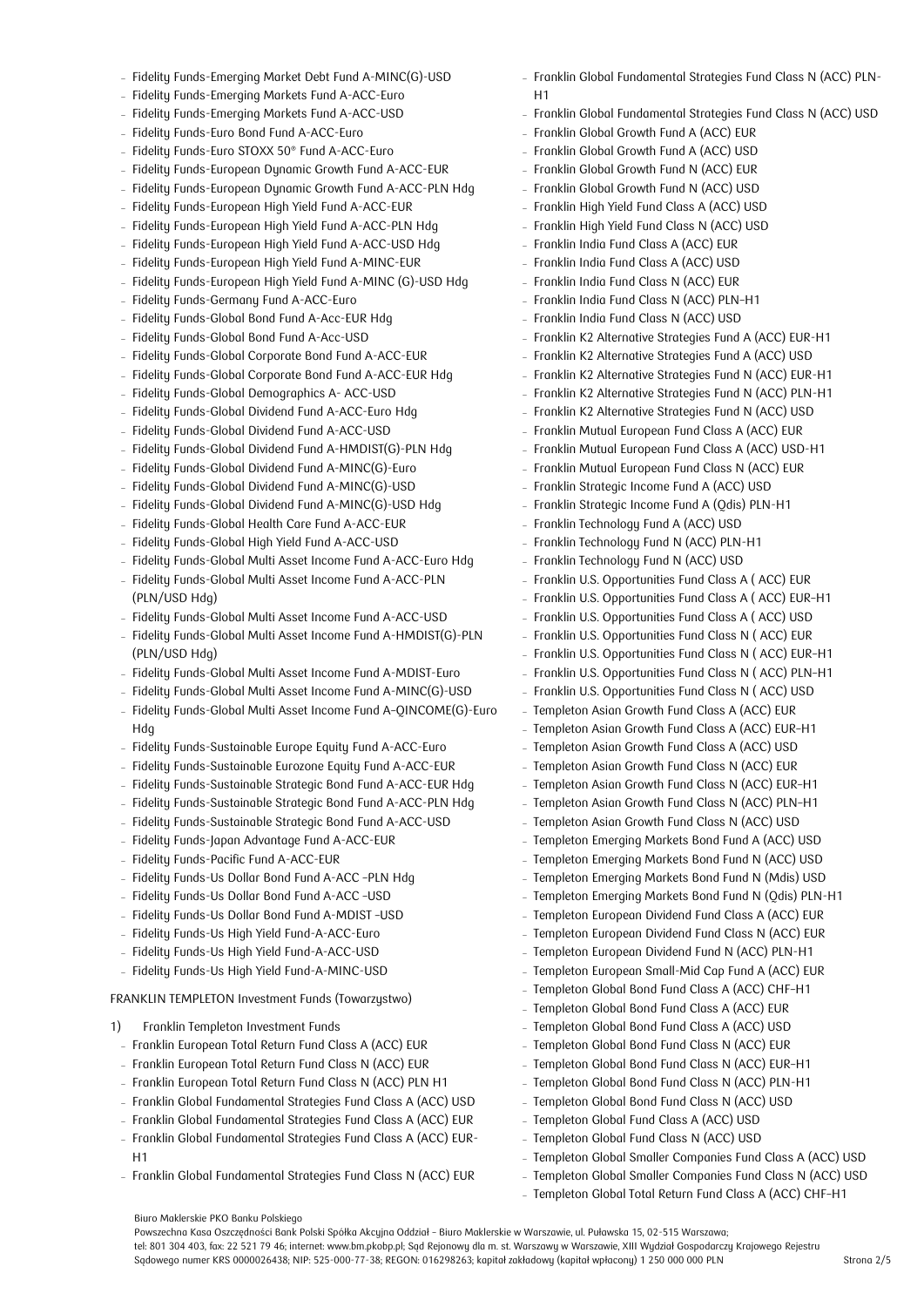- Templeton Global Total Return Fund Class A (ACC) EUR-H1
- Templeton Global Total Return Fund Class A (ACC) PLN–H1
- Templeton Global Total Return Fund Class A (ACC) USD
- Templeton Global Total Return Fund Class N (ACC) EUR–H1
- Templeton Global Total Return Fund Class N (ACC) USD
- Templeton Latin America Fund Class A (ACC) EUR
- Templeton Latin America Fund Class A (ACC) USD
- Templeton Latin America Fund Class N (ACC) PLN–H1
- Templeton Latin America Fund Class N (ACC) USD

## INVESTORS TFI S.A.

- 1) Investor Parasol FIO
- Investor Akcji
- Investor Fundamentalny Dywidend i Wzrostu
- Investor Obligacji
- Investor Oszczędnościowy
- Investor Top Małych i Średnich Spółek
- Investor Top 50 Małych i Średnich Spółek
- Investor Zabezpieczenia Emerytalnego
- Investor Zrównoważony
- 2) Investor Parasol SFIO
- Investor BRIC
- Investor Dochodowy
- Investor Gold Otwartu
- Investor Indie i Chiny
- Investor Niemcy
- Investor Nieruchomości i Budownictwa
- Investor Nowych Technologii
- Investor Quality
- Investor Turcja

NN Investment Partners TFI S.A.

- 1) NN Parasol FIO
	- NN Akcji
	- NN Konserwatywny
	- NN Krótkoterminowych Obligacji
	- NN Obligacji
	- NN Polski Odpowiedzialnego Inwestowania
	- NN Stabilnego Wzrostu
	- NN Średnich i Małych Spółek
	- NN Zrównoważony
- 2) NN SFIO
- NN Europejski Spółek Dywidendowych (L)
- NN Globalny Długu Korporacyjnego (L)
- NN Globalny Odpowiedzialnego Inwestowania (L)
- NN Globalny Spółek Dywidendowych (L)
- NN Indeks Surowców (L)
- NN Japonia (L)
- NN Konserwatywny Plus (L)
- NN Multi Factor
- NN Obligacji Korporacyjnych (L)
- NN Obligacji Plus (L)
- NN Obligacji Rynków Wschodzących (Waluta Lokalna) (L)

Powszechna Kasa Oszczędności Bank Polski Spółka Akcyjna Oddział – Biuro Maklerskie w Warszawie, ul. Puławska 15, 02-515 Warszawa;

tel: 801 304 403, fax: 22 521 79 46; internet: www.bm.pkobp.pl; Sąd Rejonowy dla m. st. Warszawy w Warszawie, XIII Wydział Gospodarczy Krajowego Rejestru

Sądowego numer KRS 0000026438; NIP: 525-000-77-38; REGON: 016298263; kapitał zakładowy (kapitał wpłacony) 1 250 000 000 PLN Strona 3/5

- NN Spółek Dywidendowych Rynków Wschodzących (L)
- NN Spółek Dywidendowych USA (L)

Biuro Maklerskie PKO Banku Polskiego

- NN Stabilny Globalnej Dywersyfikacji (L)

#### PZU TFI S.A.

- 1) PZU FIO
- PZU Medyczny
- PZU Papierów Dłużnych POLONEZ

## QUERCUS TFI S.A.

- 1) Quercus SFIO
	- Quercus Agresywny
	- Quercus Dłużny Krótkoterminowy
	- Quercus Global Balanced
	- Quercus lev
	- Quercus Obligacji Skarbowych
	- Quercus Ochrony Kapitału
	- Quercus short
	- Quercus Stabilny

SCHRODER International Selection Fund

- 1) SCHRODER International Selection Fund
- Schroder ISF Asian Bond Total Return A ACC EUR Hdg
- Schroder ISF Asian Bond Total Return A ACC USD
- Schroder ISF Asian Bond Total Return A1 ACC FUR Hdg
- Schroder ISF Asian Bond Total Return A1 ACC USD
- Schroder ISF Asian Convertible Bond A1 ACC EUR Hdg
- Schroder ISF Asian Convertible Bond A1 ACC PLN Hdg
- Schroder ISF Asian Convertible Bond A1 ACC USD
- Schroder ISF Asian Opportunities A ACC EUR
- Schroder ISF Asian Opportunities A ACC USD
- Schroder ISF Asian Opportunities A1 ACC EUR
- Schroder ISF Asian Opportunities A1 ACC PLN Hdg
- Schroder ISF Asian Opportunities A1 ACC USD
- Schroder ISF Emerging Europe A ACC EUR
- Schroder ISF Emerging Europe A1 ACC EUR
- Schroder ISF Emerging Europe A1 ACC USD
- Schroder ISF Emerging Market Bond A ACC EUR Hdg
- Schroder ISF Emerging Market Bond A ACC USD
- Schroder ISF Emerging Market Bond A1 ACC EUR Hdg
- Schroder ISF Emerging Market Bond A ACC USD
- Schroder ISF Emerging Market Bond A1 Dis USD
- Schroder ISF Emerging Markets A ACC EUR
- Schroder ISF Emerging Markets A ACC EUR Hdg
- Schroder ISF Emerging Markets A ACC USD
- Schroder ISF Emerging Markets A1 ACC EUR
- Schroder ISF Emerging Markets A1 ACC USD

- Schroder ISF EURO Bond A ACC EUR - Schroder ISF EURO Bond A Dis EUR - Schroder ISF EURO Bond A1 ACC EUR - Schroder ISF EURO Bond A1 Dis EUR

- Schroder ISF Emerging Markets Debt Absolute Return A1 ACC EUR Hdg
- Schroder ISF Emerging Markets Debt Absolute Return A1 ACC PLN Hdg
- Schroder ISF Emerging Markets Debt Absolute Return A1 ACC USD
- Schroder ISF Emerging Markets Multi-Asset A ACC USD
- Schroder ISF Emerging Markets Multi-Asset A Dis EUR Hdg Schroder ISF Emerging Markets Multi-Asset A Dis USD

- Schroder ISF Emerging Markets Multi-Asset A1 ACC USD Schroder ISF Emerging Markets Multi-Asset A1 Dis PLN Hdg Schroder ISF Emerging Markets Multi-Asset A1 Dis USD

 Schroder ISF EURO Corporate Bond A1 ACC EUR - Schroder ISF EURO Credit Conviction A ACC PLN Hdg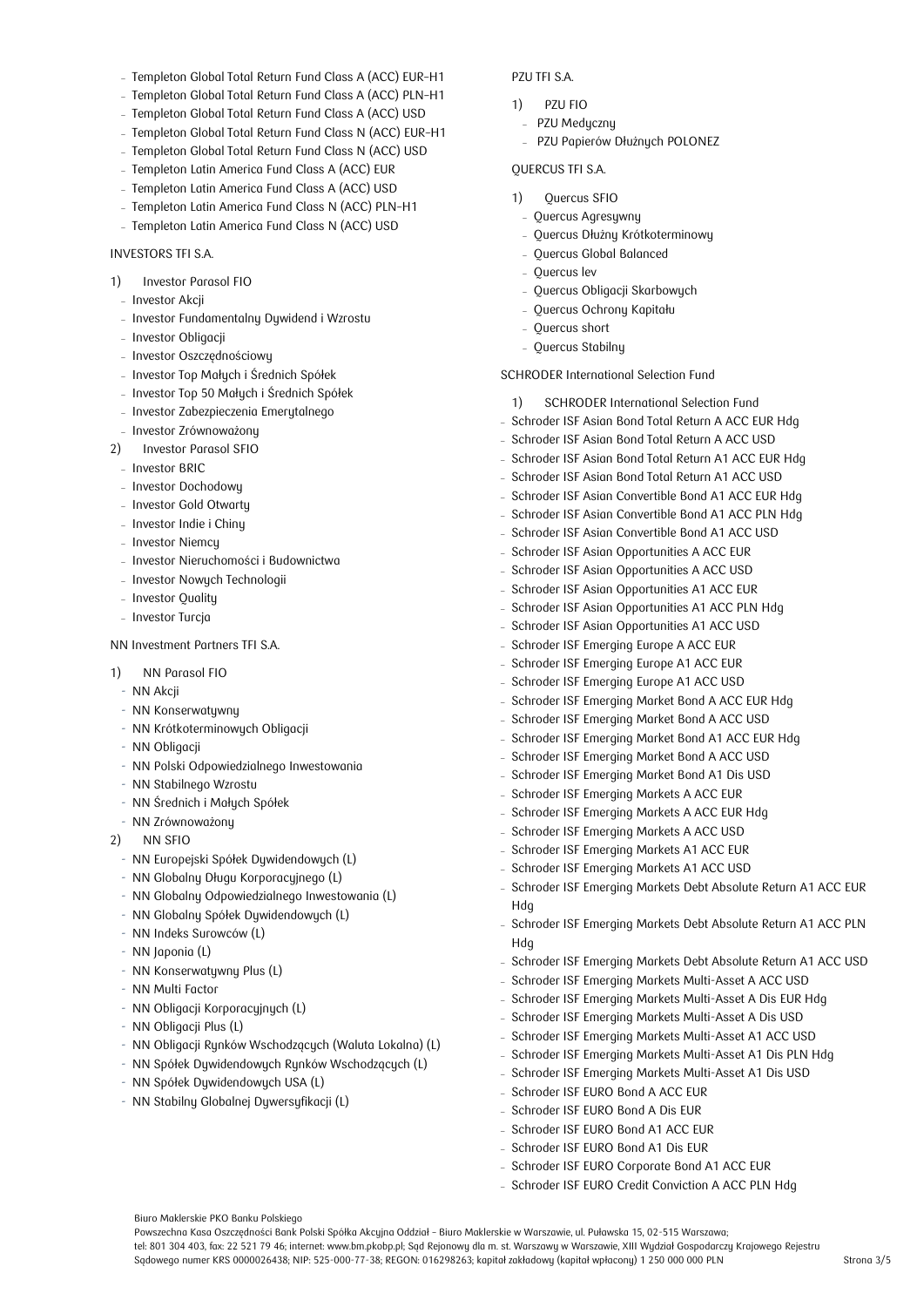- Schroder ISF EURO Credit Conviction A ACC EUR
- Schroder ISF EURO Equity A ACC EUR
- Schroder ISF EURO Equity A1 ACC EUR
- Schroder ISF EURO Equity A1 ACC PLN Hdg
- Schroder ISF EURO Equity A1 ACC USD
- Schroder ISF EURO High Yield A ACC EUR
- Schroder ISF EURO High Yield A Dis EUR
- Schroder ISF EURO Liquidity A ACC EUR
- Schroder ISF EURO Liquidity A1 ACC EUR
- Schroder ISF EURO Short Term Bond A ACC EUR
- Schroder ISF EURO Short Term Bond A1 ACC EUR
- Schroder ISF European Dividend Maximiser A1 ACC EUR
- Schroder ISF European Dividend Maximiser A1 Dis EUR
- Schroder ISF European Large Cap A ACC EUR
- Schroder ISF European Large Cap A1 ACC EUR
- Schroder ISF European Special Situations A ACC EUR
- Schroder ISF European Special Situations A1 ACC EUR
- Schroder ISF European Sustainable Value A1 ACC EUR
- Schroder ISF European Value A ACC EUR
- Schroder ISF European Value A1 ACC EUR
- Schroder ISF Frontier Markets Equity A1 ACC PLN Hdg
- Schroder ISF Frontier Markets Equity A1 ACC USD
- Schroder ISF Global Bond A ACC EUR
- Schroder ISF Global Bond A ACC USD
- Schroder ISF Global Bond A1 ACC EUR Hdg
- Schroder ISF Global Bond A1 ACC USD
- Schroder ISF Global Bond A1 Dis EUR Hdg
- Schroder ISF Global Corporate Bond A ACC EUR Hdg
- Schroder ISF Global Corporate Bond A ACC USD
- Schroder ISF Global Corporate Bond A Dis EUR Hdg
- Schroder ISF Global Corporate Bond A Dis USD
- Schroder ISF Global Corporate Bond A1 ACC EUR Hdg
- Schroder ISF Global Corporate Bond A1 ACC USD
- Schroder ISF Global Corporate Bond A1 Dis EUR Hdg
- Schroder ISF Global Corporate Bond A1 Dis USD
- Schroder ISF Global Diversified Growth A1 ACC EUR
- Schroder ISF Global Diversified Growth A1 ACC PLN Hdg
- Schroder ISF Global Diversified Growth A1 ACC USD Hdg
- Schroder ISF Global Dividend Maximiser A ACC EUR Hdg
- Schroder ISF Global Dividend Maximiser A ACC USD
- Schroder ISF Global Dividend Maximiser A Dis EUR Hdg
- Schroder ISF Global Dividend Maximiser A Dis USD
- Schroder ISF Global Dividend Maximiser A1 ACC USD
- Schroder ISF Global Dividend Maximiser A1 Dis EUR Hdg
- Schroder ISF Global Dividend Maximiser A1 Dis PLN Hdg
- Schroder ISF Global Dividend Maximiser A1 Dis USD
- Schroder ISF Global Emerging Market Opportunities A ACC EUR
- Schroder ISF Global Emerging Market Opportunities A ACC USD
- Schroder ISF Global Emerging Market Opportunities A1 ACC EUR
- Schroder ISF Global Emerging Market Opportunities A1 ACC USD
- Schroder ISF Global Emerging Markets Opportunities A1 ACC PLN Hdg - Schroder ISF US Small & Mid-Cap Eqiuty A ACC EUR

Powszechna Kasa Oszczędności Bank Polski Spółka Akcyjna Oddział – Biuro Maklerskie w Warszawie, ul. Puławska 15, 02-515 Warszawa;

tel: 801 304 403, fax: 22 521 79 46; internet: www.bm.pkobp.pl; Sąd Rejonowy dla m. st. Warszawy w Warszawie, XIII Wydział Gospodarczy Krajowego Rejestru

Sądowego numer KRS 0000026438; NIP: 525-000-77-38; REGON: 016298263; kapitał zakładowy (kapitał wpłacony) 1 250 000 000 PLN Strona 4/5

- Schroder ISF Global Equity A ACC USD
- Schroder ISF Global Equity A1 ACC PLN Hdg
- Schroder ISF Global Equity A1 ACC USD
- Schroder ISF Global High Yield A ACC EUR Hdg
- Schroder ISF Global High Yield A ACC USD
- Schroder ISF Global High Yield A Dis EUR Hdg
- Schroder ISF Global High Yield A Dis USD
- Schroder ISF Global High Yield A1 ACC EUR Hdg
- Schroder ISF Global High Yield A1 ACC USD

Biuro Maklerskie PKO Banku Polskiego

- Schroder ISF Global High Yield A1 Dis EUR Hdg

- Schroder ISF Global High Yield A1 Dis USD
- Schroder ISF Global Inflation Linked Bond A ACC EUR
- Schroder ISF Global Inflation Linked Bond A ACC USD Hda
- Schroder ISF Global Inflation Linked Bond A1 ACC EUR
- Schroder ISF Global Inflation Linked Bond A1 ACC USD Hdg
- Schroder ISF Global Multi-Asset Income A ACC EUR Hdg
- Schroder ISF Global Multi-Asset Income A ACC USD
- Schroder ISF Global Multi-Asset Income A Dis EUR Hdg
- Schroder ISF Global Multi-Asset Income A Dis USD
- Schroder ISF Global Multi-Asset Income A1 ACC EUR Hdg
- Schroder ISF Global Multi-Asset Income A1 ACC USD
- Schroder ISF Global Multi-Asset Income A1 Dis EUR Hdg
- Schroder ISF Global Multi-Asset Income A1 Dis PLN Hdg
- Schroder ISF Global Multi-Asset Income A1 Dis USD
- Schroder ISF Global Multi Credit A ACC EUR Hdg
- Schroder ISF Global Multi Credit A ACC USD
- Schroder ISF Global Multi Credit A Dis EUR Hdg
- Schroder ISF Global Multi Credit A Dis USD
- Schroder ISF Global Multi Credit A1 ACC PLN Hdq
- Schroder ISF Global Multi Credit A1 ACC USD
- Schroder ISF Global Multi Credit A1 Dis USD
- Schroder ISF Global Sustainable Growth A ACC EUR Hdg
- Schroder ISF Global Sustainable Growth A ACC USD
- Schroder ISF Italian Equity A ACC EUR
- Schroder ISF Italian Equity A1 ACC EUR
- Schroder ISF QEP Global Active Value A ACC EUR
- Schroder ISF OEP Global Active Value A1 ACC EUR
- Schroder ISF Short Duration Dunamic Bond A ACC EUR
- Schroder ISF Short Duration Dynamic Bond A ACC USD Hdg
- Schroder ISF Short Duration Dynamic Bond A Dis EUR

- Schroder ISF US Small & Mid-Cap Eqiuty A ACC EUR Hdg - Schroder ISF US Small & Mid-Cap Eqiuty A ACC USD - Schroder ISF US Small & Mid-Cap Eqiuty A1 ACC EUR - Schroder ISF US Small & Mid-Cap Eqiuty A1 ACC USD

- Schroder ISF Strategic Bond A ACC EUR Hdg
- Schroder ISF Strategic Bond A ACC USD
- Schroder ISF Strategic Bond A Dis EUR Hdg
- Schroder ISF Strategic Bond A Dis USD
- Schroder ISF Strategic Bond A1 ACC EUR Hdg
- Schroder ISF Strategic Bond A1 ACC USD
- Schroder ISF Strategic Bond A1 Dis EUR Hdg
- Schroder ISF Taiwanese Equity A ACC USD
- Schroder ISF Taiwanese Equity A1 ACC USD - Schroder ISF UK Eqiuty A ACC EUR Hdg

- Schroder ISF UK Eqiuty A ACC USD Hdg - Schroder ISF US Dollar Bond A1 ACC USD - Schroder ISF US Dollar Bond A1 Dis EUR Hdg - Schroder ISF US Dollar Bond A1 Dis USD - Schroder ISF US Dollar Liquidity A ACC USD - Schroder ISF US Dollar Liquidity A1 ACC USD - Schroder ISF US Large Cap A ACC EUR - Schroder ISF US Large Cap A ACC USD - Schroder ISF US Large Cap A1 ACC EUR - Schroder ISF US Large Cap A1 ACC USD